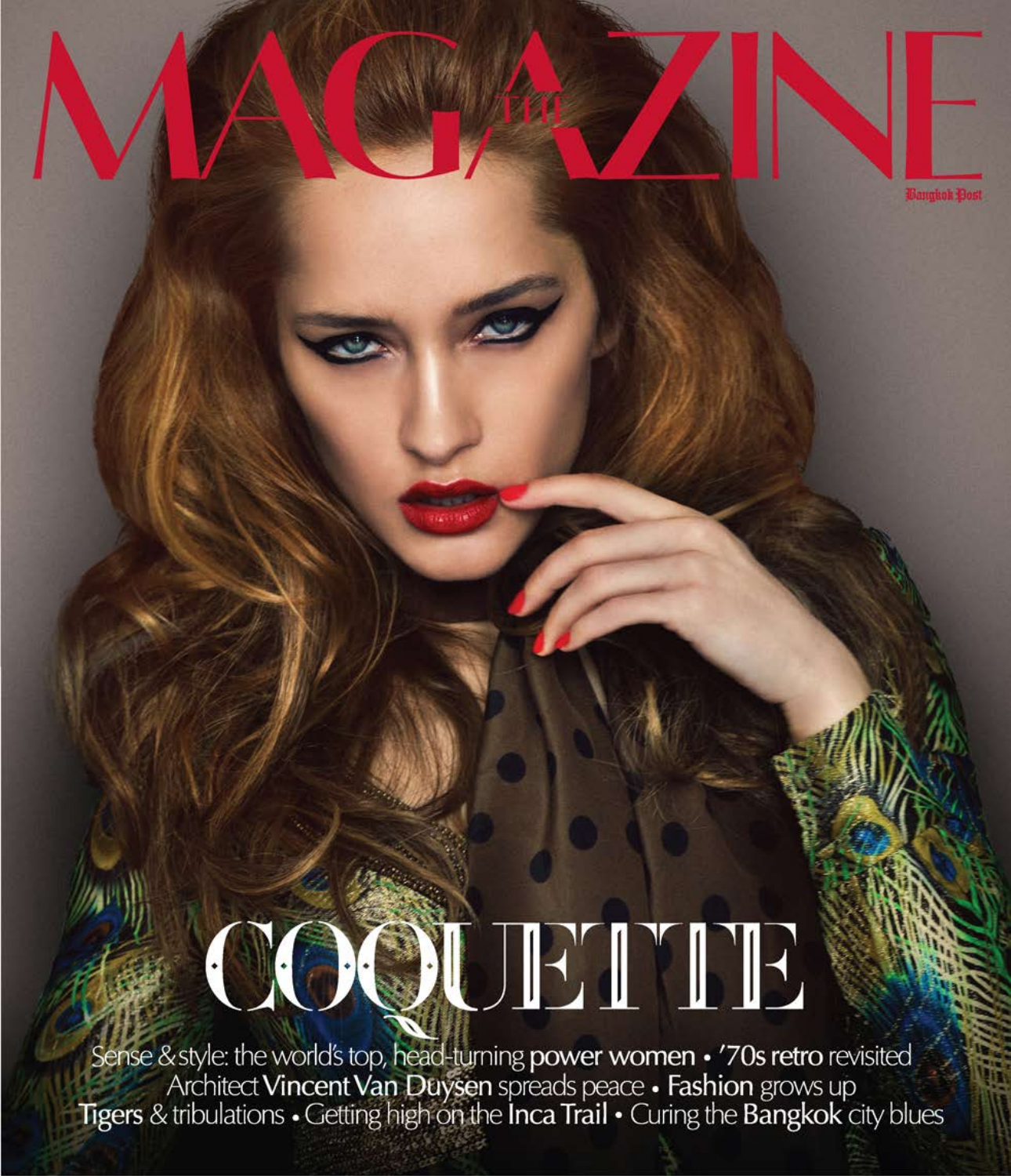# THE PEACE MAKER

**Don't be fooled by the hard-man exterior; Vincent Van Duysen is Belgium's conjuror of calm. Sober yet spirited interiors. Serene homes and light-filled offices. Monumental tables. These are just some of the rigorous yet peaceful forms that this discreet architect and interior designer creates from his base in one of Europe's most discreet cities.**

by max crosbie-jones / with thanks to b&b italia

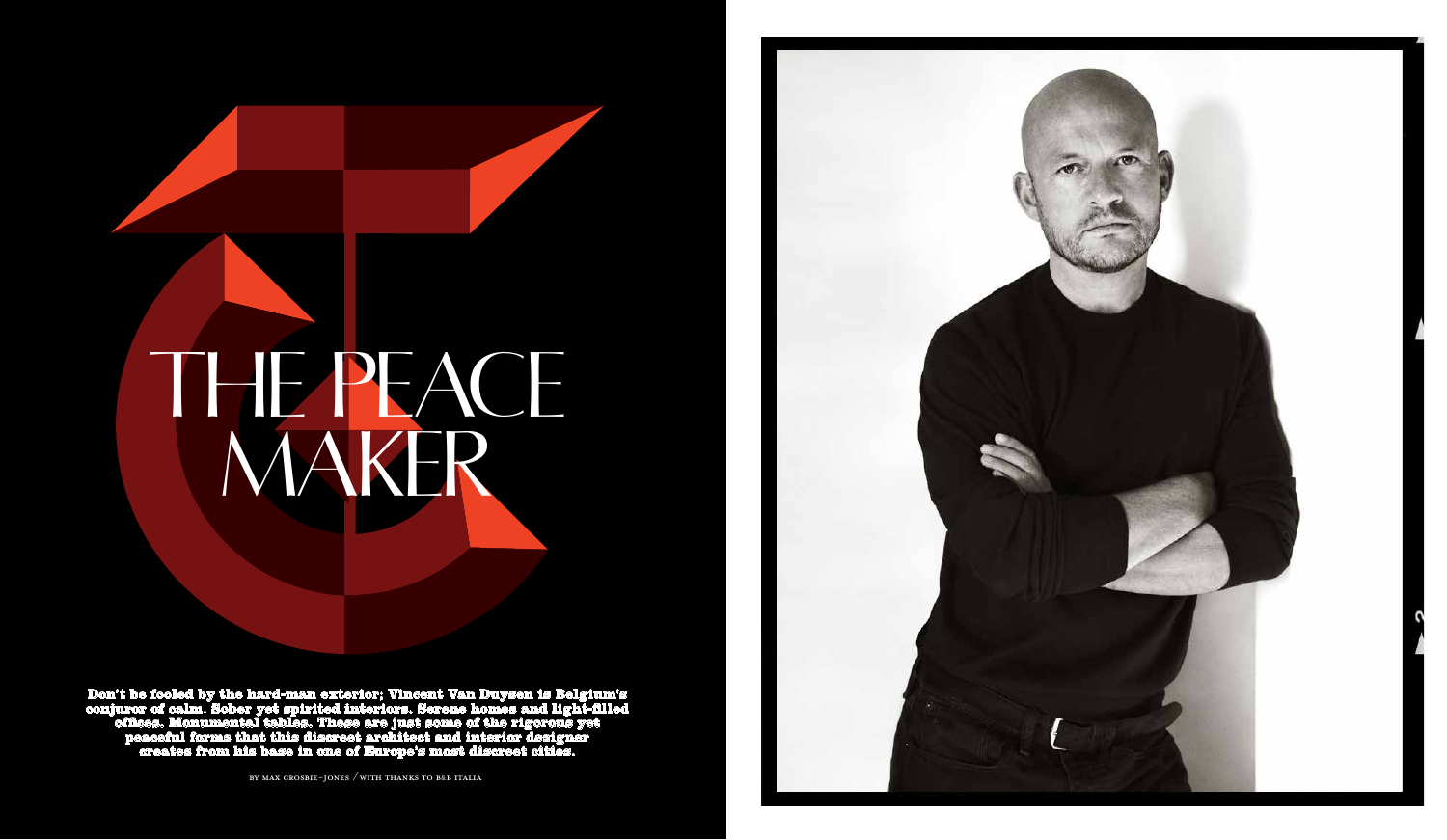he unschooled might be tempted to call Vincent a minimalist, but there are those who think purist better describes his approach. Alberto Campo Baeza, a Spanish architect who numbers among his champions (and there are many of them), sees Vincent's work as being not part of the often cold and bloodless less-is-more tradition but the deeper, more-with-less tradition. He likens it to poetry – the memorable sort. "Good poetry, true poetry, is far from 'literary minimalism'; it is the fascinating ability to choose just a few words that can take us to a place of sublime beauty, deeply moving our hearts and minds – like Shakespeare or St John

was homesick," he says of that time. "And I've always been an individualist." espite being home to an inordinate amount of cuttingedge talent, including fashion mavericks such as Dries Van Noten and Raf Simons, Antwerp likes to keep a low profile. And the same is true of Vincent Van Duysen, one of this Medieval port city's most talented residents. Born in 1962 in the Belgium town of Lokeren, this architect left for Milan in his early twenties, during "the peak of post-modernism," E E INT<br>
but he came back, including fashion mavericks such as Dries<br>
van Noten and Raf Simons, Antwerp likes to keep a low<br>
profile. And the same is true of Vincent Van Duysen, one of<br>
this Medieval port city's most talen

> of the Cross," Alberto writes. "'More with less' architecture works in the same way. No more and no less, just enough; Van Duysen is no more and no less than a poet of contemporary architecture, and a good one."

> Though his eagerness to get across his point means that his sentences sometimes trail off or trip over one another, Vincent is also a good conversationalist. When I meet him in Milan, he talks openly and lucidly of his outlook and approach. That shaved head gives him an air of don't-mess-with-me gruffness, but a warmth radiates from behind those piercing eyes. And when, at one point, I ask what his two most precious objects are, he looks at me as if I'm mad, smiles and says: "My two dachshunds." It is a tongue-in-cheek answer to a serious question, but a revealing one, as it suggests that he believes no

> > "

 For Vincent, now 53, there was something too rat-racey about Milan. It wasn't for him; Antwerp, with its more insular atmosphere conducive to the solitary and sustained pursuit of one's craft, was. "I've always been a little bit off to the side, off track, doing my things in my own world," he says, "and I just felt much more at ease here in my own country where there was less pressure. In Antwerp we work mostly as individuals and are less competitive, so I prefer to isolate myself and work from here."

Like he and his adopted city, Vincent's constructions are also understated. Take his home in Antwerp's city centre. Dating back to the 17th century, it had, when he bought it in 1999, a lot of potential – a handsome white neo-classical 19th century facade, a huge black door and a private garden – but the interiors were crying out for renovation and restructuring. And they were big. "In the beginning I thought this is too big. I'm going to lose myself in this house," he says. But after much intense work – one year of planning, two years of construction – he now calls it his sanctuary. "Each time when I've been travelling and come back home it's like entering a temple," he says. "All the stress falls off me and it's very contemplative. It's very calming." He's not wrong. Inside, natural light spills onto bone-coloured walls, wooden floors and the odd object or piece of furniture (old Iranian carpets, works of contemporary art, sofas by Axel Vervoordt, etc). Though he says it is more

"

E RVI E W

"anonymous" than his other projects, it's unmistakably a Van Duysen space – tactile, alluring and balanced, its elements all complement and enjoy a natural conversation with one another. It hums with a diffuse sort of serenity – and demonstrates, like all his projects, that, as Chris Meplon puts it, "a room or building can still appeal to the senses without slanting walls or flowers."

**In Antwerp we work mostly as individuals and are less competitive, so I prefer to isolate myself and work from here.**



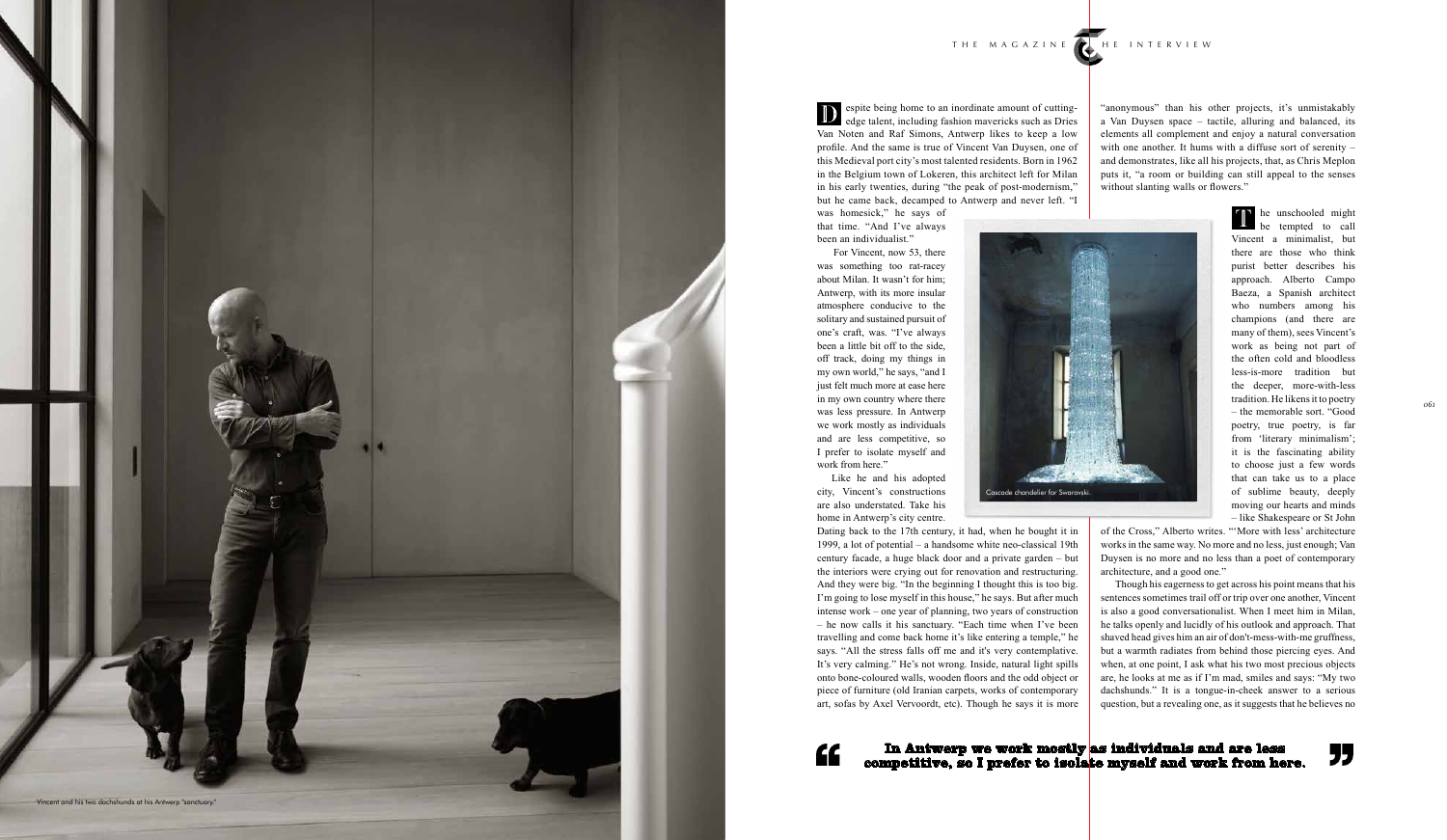object is precious enough to deserve putting on a pedestal. This sentiment is consistent with his portfolio. Whether it's his home or a private residence, objects in Vincent's interiors are few and far between, appearing less important than his use of texture, light and natural materials. They are quiet, subtle enhancers of the atmosphere rather than showpieces that dominate it. As Ilse Crawford writes in *Vincent Van Duysen – Complete Works*, "For Van Dyusen, there is no need to clamour for attention with

virtuoso shapes. Common to all of his designs is an aversion to ostentation; he has no interest in short-term visual effect."

Vincent's rejection of showy things seems a little strange given that he once worked for Ettore Sottsass and Aldo Cibic, two of the founders of influential 1980s design collective Memphis Group. In the eighties, these Milanese pioneers of post-modernism were known for turning out colourful and asymmetrical furniture, fabrics, ceramics, glass and metal objects – something Vincent resolutely *isn't* known for. Still, he professes to admire their work. "What I liked about them is the playfulness of working around primary forms that come from tribal art or cultures N ou know the piece of entertainment architecture<br>that draws crowds? Most cities have one maybe that draws crowds? Most cities have one, maybe two: a contorted explosion of metal and glass, clamouring for attention and yearning for fame – one that appears to

like India," he says. "Obviously at that time it was all about patterns and flashy colours but at the core of their work was a kind of tradition and pureness."

If not in Milan, then, where and when did his pared-down aesthetic come about? On returning to Antwerp in 1988 he worked for four years alongside the late Jean de Meulder, a classically-trained Belgium interior designer who strived to achieve "understated elegance and warmth" and avoided "bling bling." This seems to have been the more formative experience. When he joined de Meulder he still felt he wasn't ready to design a good interior or build his first house, he says, but doing so gave him the education he needed, not least a more emotional connection to his trade. *"*I wanted to know

THE MAGAZINE HE INTERVIEW

## $\epsilon$ **I'm an atypical architect, not a mathematical, thinking architect. I'm intuitive. I work with people and for people.**



more about the art of living," he says. "I wanted to know how people live in their houses, what their needs are, and what they want from an architect."

> have forgotten its original purpose and beckons you to pull your camera out rather than walk inside. Well, that isn't Vincent's. His is the seemingly more anonymous building beside it, the silently sophisticated one that reveals itself slowly and only through direct interaction – exploration and experience.

Given his background in interior design, it's not surprising that his buildings start from the inside and work their way out. They are silent, not loud. They are humanist, not grandiose or visionary. Vincent is not interested in the next big thing, visual flourishes, or imposing his own ego or rules regardless of context or user, as some architects are. Channeling

light, shadow, objects and materials, his sensuous compositions – for that is what they are – are resolutely personal. "I'm an atypical architect, not a mathematical, thinking architect," he admits. "I'm intuitive. I work with people and for people."

Tying all his work together is what he called in an interview with Julianne Moore (yes – the Oscar winning film star: she's a big fan and a good friend), a "red thread." "My work is very honest," he says when I ask him to describe that red thread. "It's very accessible and it's definitely very human. It's related to people and most of my work is kind of timeless. I also work a lot with natural materials, and add some referential touches that deal with memory or history – not just personal memory but also public."





Photos by Juan Rodriquez.